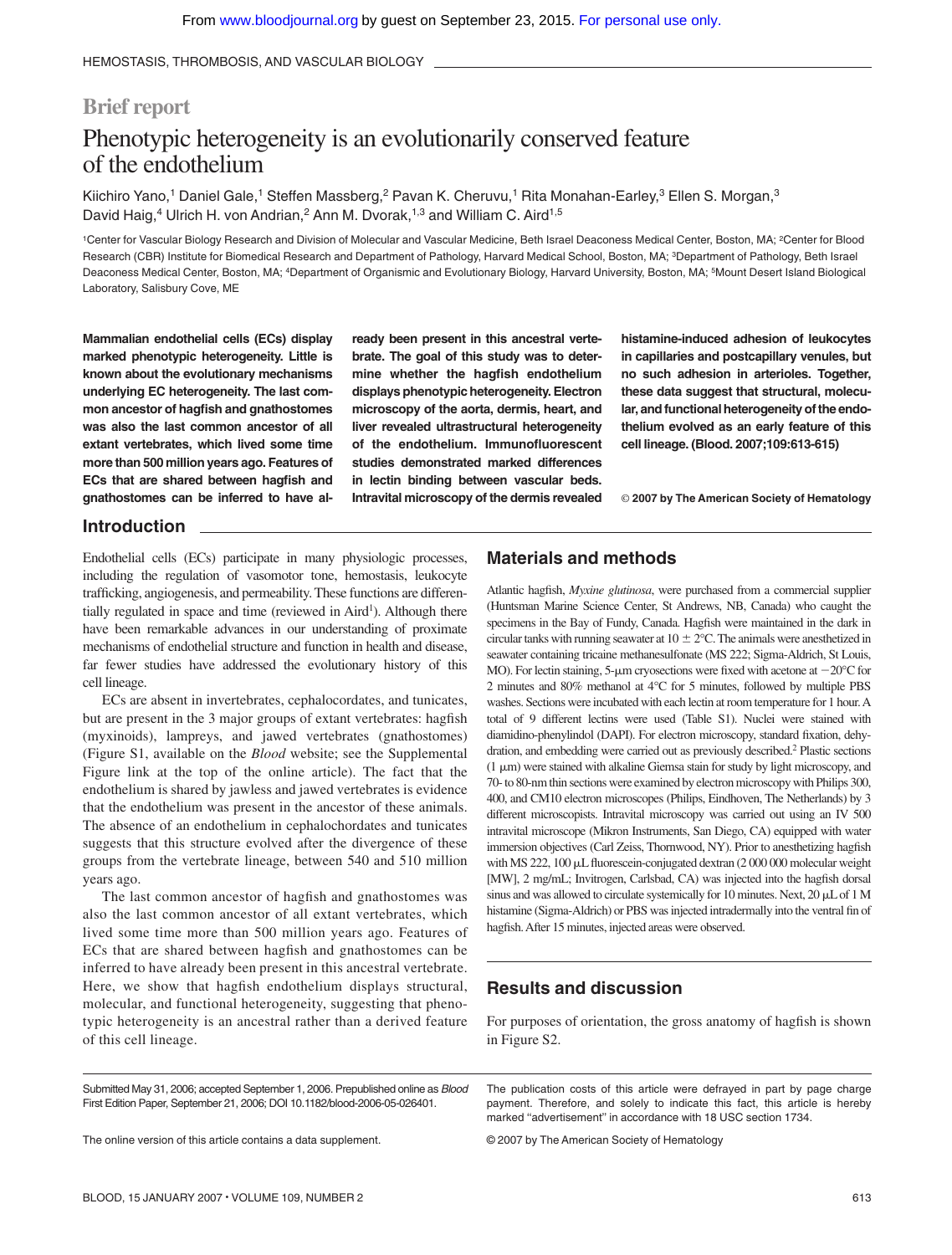Hagfish have a single aorta and paired posterior cardinal veins (Figure S3A-D). Electron microscopy of the aortic endothelium revealed the presence of elongated tubules, which were relatively uniform in width (Figure 1A). Some of these tubules contained stomata. Similar structures have been previously described in hagfish endothelium in the conus arteriosus, ventral aorta, and cerebral vasculature.3,4 The function of these tubular invaginations is unknown. Weibel-Palade bodies were observed in ECs from the aorta (Figure 1B). Weibel-Palade bodies have not been described in hagfish, and their presence provides strong evidence for the expression of von Willebrand factor (VWF) in these fish.

The bronchial heart is aneural, lacks coronary arteries, and consists of spongy myocardium with blood-filled sinuses (Figure S3E-F). The myocardial cells derive their oxygen from mixed venous blood. As a result, the myocardium depends heavily on anaerobic metabolism.5 In ultrastructural studies, ECs lining the heart sinuses were remarkably attenuated, electron lucent, and contained many vesicular structures, including caveolae and vacuoles (but few tubules) (Figure 1C). Many of the caveolae possessed detectable diaphragms (Figure 1D). Gaps between or holes within ECs were observed in several sections (Figure 1E). Cardiac ECs possessed a well-developed basal lamina, and were separated from cardiomyocytes by a thick basement membrane. The hagfish heart contained many chromaffin-like cells on the abluminal side of the

endothelium (Figure 1C). These catecholamine-containing cells have been proposed to modulate cardiac function.<sup>5</sup>

The epidermis is avascular, while the dermis, which consists of multiple layers of packed collagen fibers, has a rich microvascular network (Figure S3G-I). In ultrastructural studies, dermal vessels demonstrated a well-developed continuous endothelium (Figure 1F) with the presence of occasional Weibel-Palade bodies (Figure 1G). In contrast to a previous study of dermal capillaries, which described the presence of simple "desmosome-like specializations,"6(p683) the lateral plasma membrane borders observed in our studies had specializations characteristic of tight and adherens junctional areas in endothelial cells of other vertebrates (Figure 1H). Compared with the aorta, ECs from the dermal capillaries contained few tubules. Very few pericytes were observed.

There is little information about the structure and function of the hagfish liver. Although the gross structure of the liver appears remarkably similar to other vertebrates, histochemical staining reveals an unusual architecture with a lack of portal triads and the presence of abundant fat (Figure S3J-K). Ultrastructural studies revealed a discontinuous endothelium with many gaps (Figure 1I).

The data in this study provide strong evidence that the endothelium of the hagfish displays structural heterogeneity. At present, few genes have been cloned in hagfish, and no molecular markers exist for the endothelium. To obtain indirect evidence for



**Figure 1. Ultrastructure of hagfish endothelium.** (A) Electron microscopy (EM) of aorta reveals the presence of many tubular structures within an aortic endothelial cell (EC). (B) EM of aorta shows Weibel-Palade body in EC from aorta. EVS indicates extravascular space. Micrographs in panels A and B were acquired with a  $60 \times /1.40$  NA oil objective lens (Nikon, Melville, NY), an RT slider SPOT digital camera (Diagnostic Instruments, Sterling Heights, MI), and SPOT version 4.0.9 (Diagnostic Instruments). (C) EM of heart shows electron-lucent endothelium overlying a thick extracellular matrix (ECM) containing a chromaffin-like cell, and a cardiomyocyte with electron-lucent cytoplasm, well-preserved mitochondria, and muscle fibrils. (D) Higher magnification of panel C shows an EC with electron-lucent cytoplasm, a mitochondrion next to a vacuole, and caveola with diaphragm (arrow). (E) EM of heart shows gap in endothelium (double-headed arrow). In panels A to E, blood vessel lumen is on top. (F) EM of dermis reveals a microvessel in cross-section containing 2 nucleated red blood cells (RBCs) with multiple vesicles in the periphery of the cell. EC with nucleus is indicated with an arrow. A cell containing melanin granules is seen in the EVS on the left-hand side of the microvessel. (G) EM of skin shows a Weibel-Palade body (arrow) in a dermal microvascular EC. (H) Higher dermal microvascular endothelium shows well-developed lateral borders of 2 adjacent ECs (EC1 and EC2; arrows). (I) EM of liver sinusoid reveals a large gap in a single endothelial cell (double-headed arrow), well preserved junctions between 2 endothelial cells, thick ECM, and a continuum of proteinaceous material from lumen to extravascular space. EC1 indicates 1 endothelial cell (divided by gap); EC2 is a second endothelial cell. Arrowhead indicates tight and adherens junctional area in the lateral borders of 2 apposed endothelial cells (EC1 and EC2). Scale bar in panel H applies to all panels and represents 865 nm (A), 469 nm (B), 898 nm (C), 258 nm (D), 393 nm (E), 5172 nm (F), 261 nm (G), 2305 nm (H), and 492 nm (I).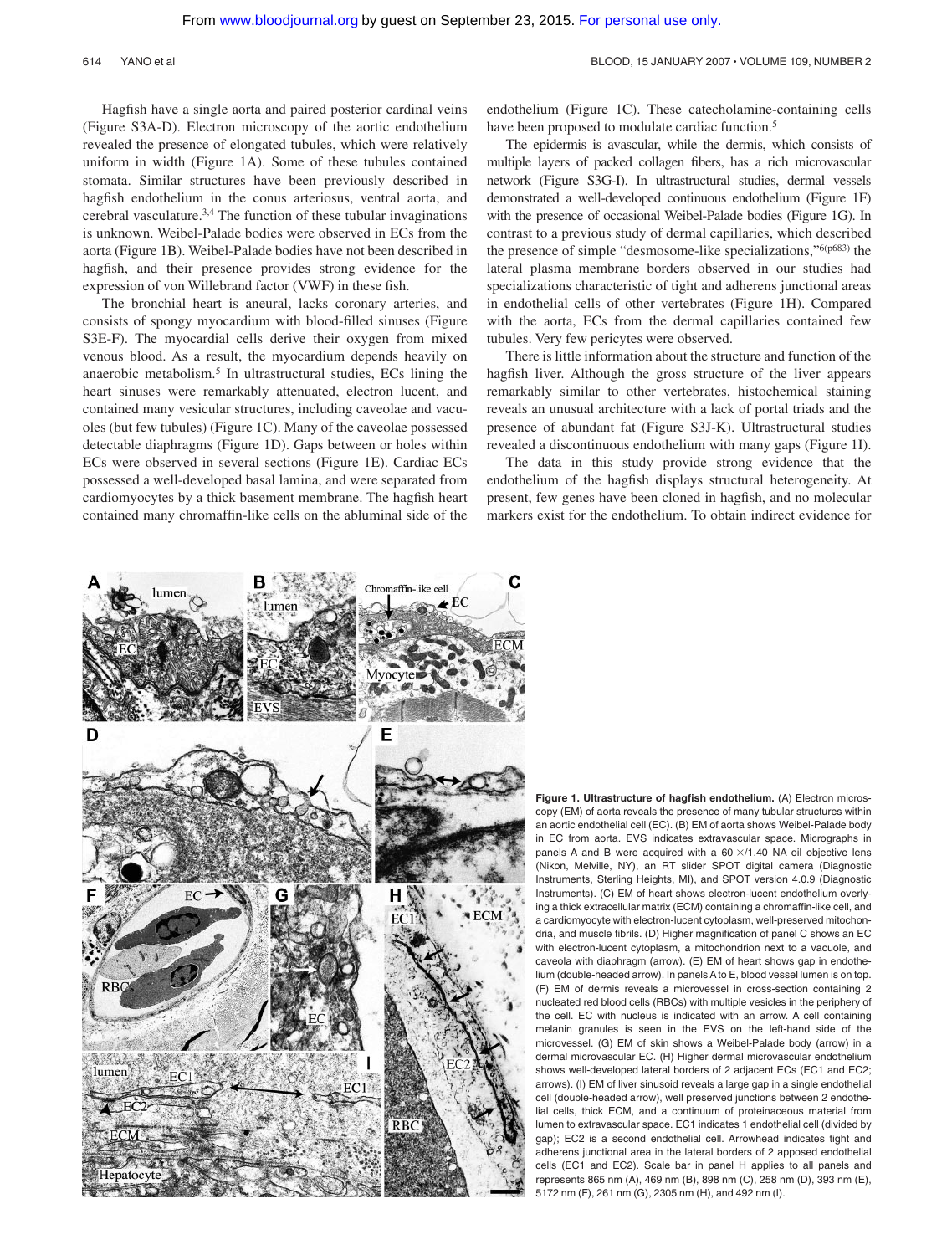

**Figure 2. Lectin staining and intravital microscopy of dermal microvessels.** (A) Light microscopy of H&E-stained sections and immunofluorescent microscopy of lectins (LCA indicates *Lens culinaris* agglutinin; and HP, *Helix pomatia*) and/or DAPI-stained sections from skeletal muscle (top) or skin (bottom). H&E staining of skeletal muscle shows several muscle fibers with intervening capillaries cut in cross section. Both LCA and HP label capillary endothelial cells between the myocytes. Light microscopy of H&E-stained skin reveals epidermis on top, dermis on bottom. The upper dermis contains several microvessels, which are cut in cross-section. Dermal microvessels bind LCA, but not HP (HP stains nonvascular tissue in upper epidermis). Scale bars represent 55  $\mu$ m. (B) Hagfish blood smear after injection of fluorescein-conjugated dextran. A distinct population of leukocytes is labeled following intravenous injection of fluorescein-conjugated dextran (left panel). DAPI staining (middle and right panels) shows that the fluorescein-laden cell resembles a circulating neutrophil, as identified by the characteristic nuclear morphology. Scale bars represent 20  $\mu$ m. (C) The hagfish dermal microvascular network was visualized by intravital microscopy (Video S1). Here, the quantitative analysis of neutrophil rolling (Ci) and firm adhesion (Cii) in response to intradermal injection of histamine or vehicle (PBS) is presented. Mean  $\pm$  SEM (n = 3);  $*P < .05$ .

molecular heterogeneity, we carried out lectin staining of various tissues. These studies demonstrated significant differences in lectin binding to the endothelium (Figure 2A; Table 1).

To determine whether the hagfish endothelium displays functional heterogeneity, we used intravital microscopy to determine sites of leukocyte adhesion in dermal microvessels. Injection of fluorescein-conjugated dextran as a plasma marker revealed a characteristic network of hagfish skin microvasculature, with arterioles supplying a honeycomb-like capillary network that drains into postcapillary venules (Video S1). Notably, apart from blood plasma, fluorescein-conjugated dextran also labeled a distinct fraction of circulating cells. DAPI staining of blood smears revealed that these fluorescein-dextran–laden cells resembled circulating neutrophils (Figure 2B). Under basal conditions, occasional rolling and neutrophil adhesion of fluorescein-dextran–positive

#### **Table 1. Profile of endothelial lectin staining in various vascular beds**

| Lectins                      | Aorta  | Vein   | <b>Muscle</b> | Heart | Liver | Skin   |
|------------------------------|--------|--------|---------------|-------|-------|--------|
| Arachis hypogaea             | 土      |        | $^{+}$        |       |       |        |
| <b>Isolectin B4</b>          | $^{+}$ | $\pm$  | $^{+}$        |       |       |        |
| Dolichos biflorus agglutinin | $^{+}$ | $^{+}$ | $^{+}$        |       |       |        |
| Glycine max                  | $^{+}$ | $^{+}$ | $^{+}$        |       |       |        |
| Helix pomatia                |        |        | $+$           |       |       |        |
| Lens culinaris agglutinin    | $^{+}$ | $^{+}$ | $^{+}$        |       |       | $^{+}$ |
| Lycopersicon esculentum      |        |        |               |       |       |        |
| Ricinus communis agglutinin  | $^{+}$ | $^{+}$ | $^{+}$        |       |       |        |
| Ulex europaeus agglutinin    | $^{+}$ | $^{+}$ | $^{+}$        |       |       | $^{+}$ |

Vein indicates posterior cardinal vein; muscle, skeletal muscle; heart, bronchial heart;  $\pm$ , weak positive;  $-$ , negative;  $+$ , positive.

neutrophils was observed in the venous ends of capillaries and postcapillary venules, but not in the arterioles of the skin (Video S1). Following local injection with histamine, there was a substantial increase in neutrophil adhesion in capillaries and postcapillary venules, but not in arterioles (Figure 2C). To our knowledge, this is the first evidence that site-specific rolling and adhesion of leukocytes is conserved between mammals and fish.

Although a small number of previous studies have reported the ultrastructure of ECs in hagfish, these latter investigations neither examined for nor revealed phenotypic heterogeneity. The current study is the first to systematically compare the structure of ECs from different vascular beds. The unequivocal existence of organspecific properties in the endothelium suggests that structural and functional heterogeneity, including preferential adhesion of leukocytes in postarteriolar segments of the vasculature, evolved as an early, core feature of this cell lineage.

# **Acknowledgments**

This work was supported by a Mount Desert Island Biological Laboratory (MDIBL) New Investigator Award (W.C.A.). W.C.A. is an Established Investigator of the American Heart Association.

# **Authorship**

Contribution: K.Y., D.G., and W.C.A. designed and performed research, analyzed data, and wrote the paper; S.M., R.M.E., and E.S.M. designed and performed research and analyzed data; P.K.C. designed and performed research; D.H. and U.H.v.A. designed research and analyzed data; and A.M.D. analyzed data.

Conflict-of-interest disclosure: The authors declare no competing financial interests.

Correspondence: William C. Aird, Molecular and Vascular Medicine, Beth Israel Deaconess Medical Center, RW-663, 330 Brookline Ave, Boston, MA 02215; e-mail: waird@bidmc. harvard.edu.

# **References**

- 1. Aird WC. Spatial and temporal dynamics of the endothelium. J Thromb Haemost. 2005;3:1392-1406.
- 2. Dvorak AM. Monograph-Procedural guide to specimen handling for the ultrastructural pathology service laboratory. J Electron Microsc Tech. 1987;6:255-301.
- 3. Wright GM. Structure of the conus arteriosus and

ventral aorta in the sea lamprey, *Petromyzon marinus*, and the Atlantic hagfish, *Myxine glutinosa*: microfibrils, a major component. Can J Zool. 1984;62:2445-2456.

- 4. Bundgaard M. Tubular invaginations in cerebral endothelium and their relation to smooth-surface cisternae in hagfish. Cell Tissue Res. 1987;249:359-365.
- 5. Forster ME, Axelsson M, Farrell AP, Nilsson S. Cardiac function and circulation in hagfishes. Can J Zool. 1991;69:1985-1992.
- 6. Potter IC, Welsch U, Wright GM, Honma Y, Chiba A. Light and electron microscope studies of the dermal capillaries in three species of hagfishes and three species of lamprey. J Zool Lond. 1995;235:677-688.